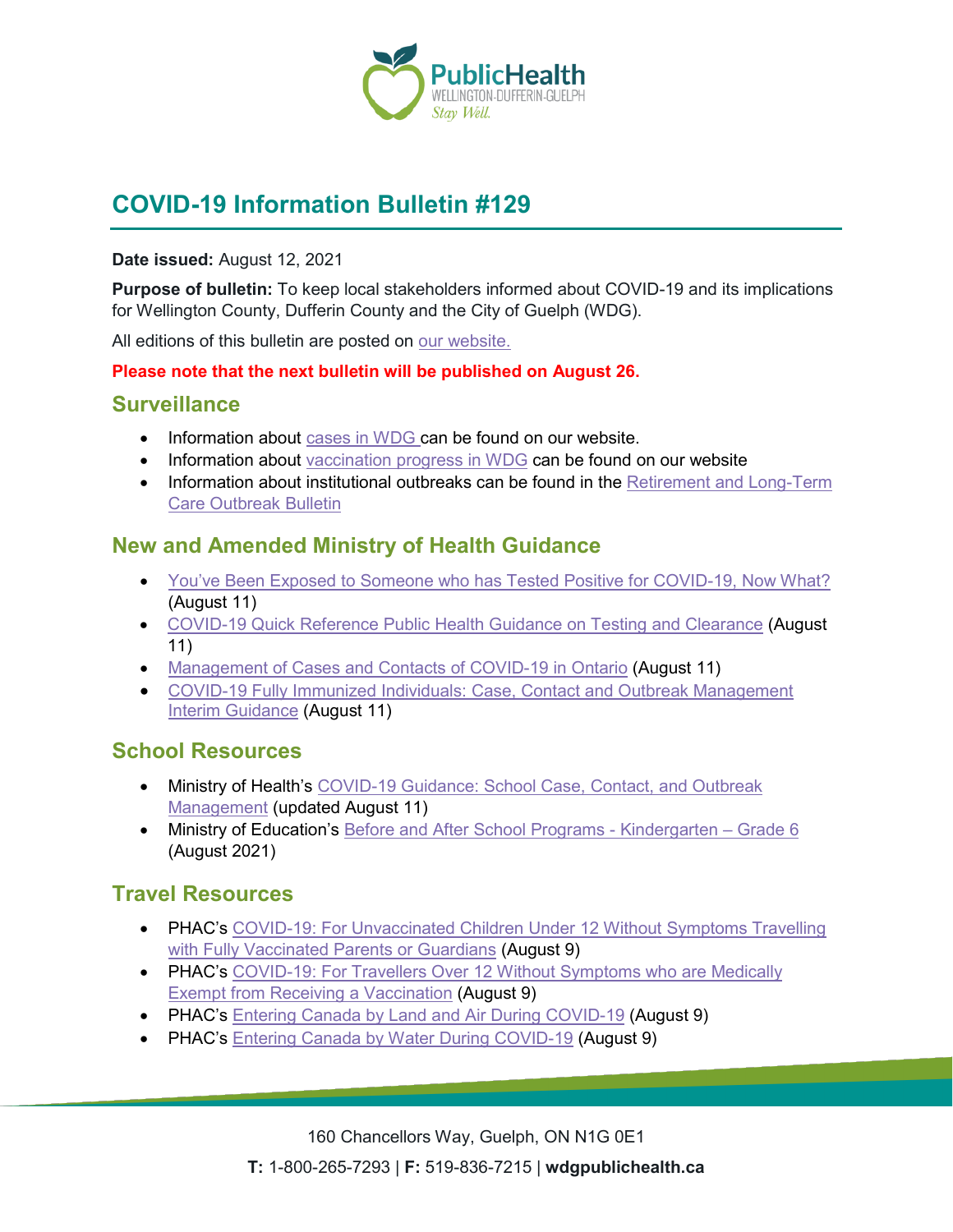

## **COVID-19 Cases Dashboard**

A small update has been made to our [Status of COVID-19 Cases](https://wdgpublichealth.ca/your-health/covid-19-information-public/status-cases-wdg) dashboard. The age filters have been adjusted on the "Weekly Case Rate by Age Group" graph to make it easier to see case trends in the age group not yet eligible to be vaccinated (0 to 11 years). You can find this graph under the "Trends" tab on the dashboard.

### **Announcements and Changes to Services**

- On August 12, the [Government of Ontario](https://news.ontario.ca/en/release/1000720/ontario-launches-new-program-to-recruit-and-retain-staff-in-retirement-homes) announced it is investing more than \$2M over two years to provide new and recently hired personal support workers (PSWs) and nurses with financial incentives to encourage them to work in retirement homes.
- On August 11, the [Government of Canada](https://www.canada.ca/en/immigration-refugees-citizenship/news/2021/08/canada-moving-forward-with-a-proof-of-vaccination-for-international-travel.html) announced it is collaborating with the provinces and territories to develop a proof of vaccination that will facilitate cross-border travel, while reducing the risk of spread and importation of COVID-19.
- On August 10, the [Government of Canada](https://www.canada.ca/en/innovation-science-economic-development/news/2021/08/government-of-canada-announces-agreement-with-leading-covid-19-vaccine-developer-moderna-inc-to-build-mrna-vaccine-facility-in-canada.html) announced it has established a memorandum of understanding with leading COVID-19 vaccine developer Moderna, Inc. to build a state-of-the-art mRNA vaccine production facility in Canada.
- On August 9, the [Government of Canada](https://www.canada.ca/en/transport-canada/news/2021/08/transport-canada-extending-restrictions-on-direct-flights-from-india-until-september-21-2021.html) announced it is extending the restriction of all direct commercial and private passenger flights to Canada from India until September 21, 2021.

### **Additional Resources**

- Individual and Community-Based Measures to Mitigate the Spread of COVID-19 in [Canada](https://www.canada.ca/en/public-health/services/diseases/2019-novel-coronavirus-infection/health-professionals/public-health-measures-mitigate-covid-19.html) (updated August 11)
- [Rapid Testing in the Workplace: Information for Employees](https://www.canada.ca/content/canadasite/en/public-health/services/publications/diseases-conditions/covid-19-rapid-testing-workplace-infographic-employees.html) (August 11)
- [Mask Wearing in Children and COVID-19 –](https://www.publichealthontario.ca/-/media/documents/ncov/covid-wwksf/2021/08/wwksf-wearing-masks-children.pdf?sc_lang=en) What We Know So Far (published August 11)
- [Reducing COVID-19 Risk in Community Settings: A Tool for Operators](https://health.canada.ca/en/public-health/services/diseases/2019-novel-coronavirus-infection/guidance-documents/reducing-covid-19-risk-community-settings-tool-operators.html) (updated August 9)
- Interim Guidance for Infection Prevention and Control of SARS-CoV-2 Variants of [Concern for Health Care Settings](https://www.publichealthontario.ca/-/media/documents/ncov/voc/2021/02/pidac-interim-guidance-sars-cov-2-variants.pdf?sc_lang=en) (updated August 6)
- [Preventing COVID-19 in People at Increased Risk of Severe Illness](https://www.publichealthontario.ca/-/media/documents/ncov/factsheet/2020/12/reduce-risk/factsheet-covid-19-reduce-your-risk.pdf?la=en&sc_lang=en&hash=E7770E0001A112A40BDA70DF548D985E) (updated August 5)
- [Cleaning and Disinfection for Public Settings](https://www.publichealthontario.ca/-/media/documents/ncov/factsheet-covid-19-environmental-cleaning.pdf?la=en&sc_lang=en&hash=BBEEA3391688456A52B920483D34F6DB) (July 30)

# **Contact Information for Additional Support**

#### **WDGPH COVID-19 Call Centre**

Please note that call centre hours may change on a holiday.

For health-related questions, including symptoms, close contacts or travel:

- o Call 519-822-2715 ext. 7006
- $\circ$  Available Monday Friday from 9:00 a.m. 4:00 p.m.

### **2 of 3**